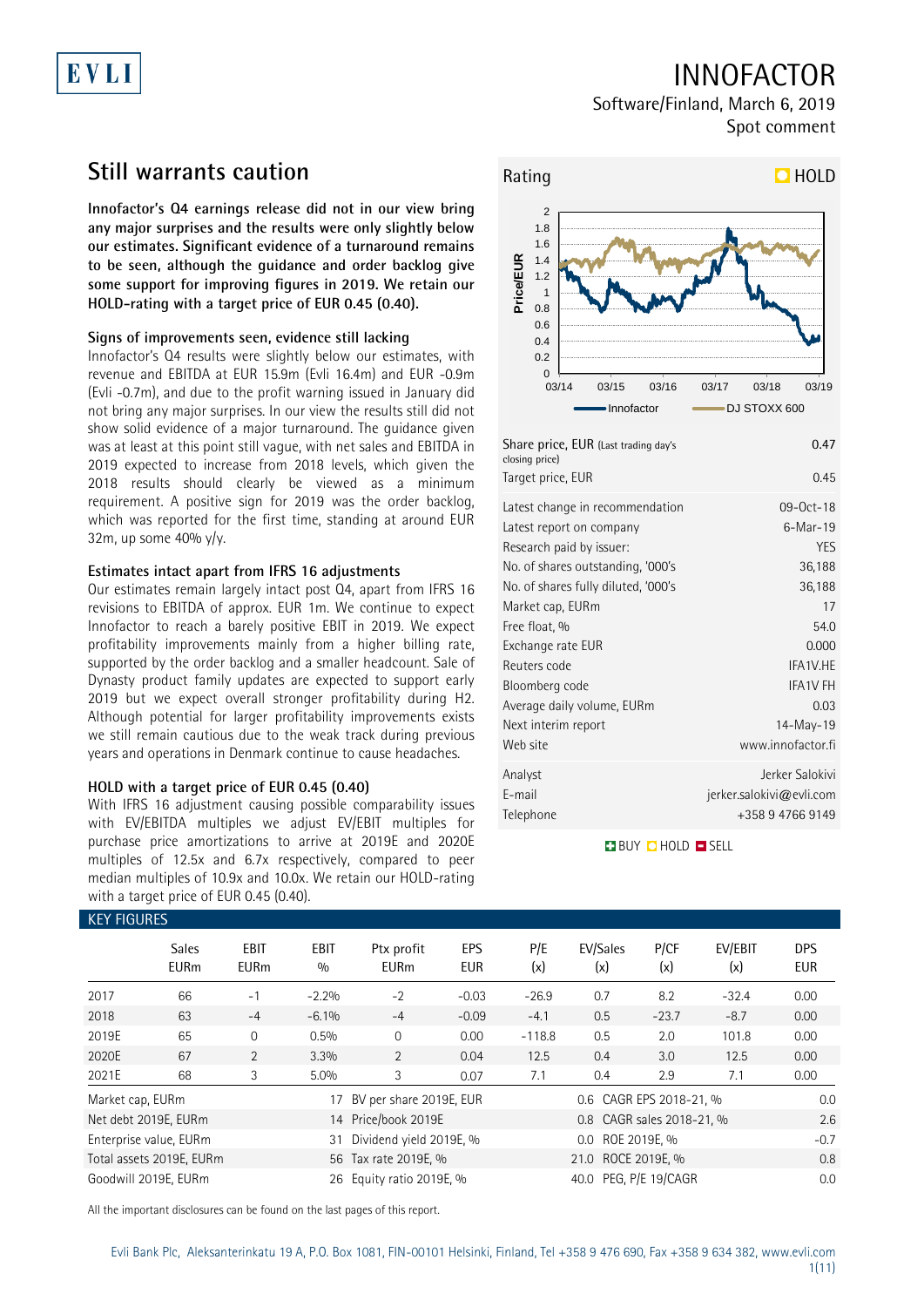Software/Finland, March 6, 2019 Spot comment

|                                       | <b>MCAP</b> |       | EV/EBIT |        |        | EV/EBITDA  |        |       | P/E    |        |
|---------------------------------------|-------------|-------|---------|--------|--------|------------|--------|-------|--------|--------|
| <b>INNOFACTOR PEER GROUP</b>          | <b>MEUR</b> | 19E   | 20E     | 21E    | 19E    | <b>20E</b> | 21E    | 19E   | 20E    | 21E    |
| Tieto                                 | 1991        | 13.2x | 12.3x   | 11.8x  | 9.5x   | 9.0x       | 8.8x   | 14.6x | 14.0x  | 13.4x  |
| Atea                                  | 1357        | 13.8x | 11.7x   | 10.1x  | 9.5x   | 8.5x       | 7.7x   | 17.4x | 15.0x  | 12.9x  |
| Knowit                                | 331         | 9.9x  | 9.3x    | 9.1x   | 8.9x   | 8.4x       | 8.0x   | 13.4x | 12.5x  | 12.4x  |
| <b>HiQ</b>                            | 321         | 14.0x | 13.0x   | 12.0x  | 12.9x  | 12.0x      | 11.3x  | 18.9x | 17.5x  | 16.2x  |
| <b>B</b> ouvet                        | 257         | 10.7x | 10.1x   | 10.1x  | 9.5x   | 9.0x       | 9.0x   | 14.9x | 14.1x  | 14.3x  |
| Enea                                  | 271         | 15.9x | 14.0x   | 12.9x  | 13.2x  | 11.8x      | 11.0x  | 18.8x | 16.1x  | 14.3x  |
| Gofore                                | 102         | 10.3x | 8.4x    | 7.5x   | 9.1x   | 7.6x       | 6.8x   | 15.6x | 12.8x  | 11.2x  |
| Digia                                 | 72          | 9.4x  | 7.9x    | 7.3x   | 7.3x   | 6.2x       | 5.9x   | 10.8x | 8.8x   | 7.7x   |
| Siili Solutions                       | 64          | 11.0x | 8.6x    | 7.5x   | 8.6x   | 7.1x       | 6.3x   | 13.4x | 10.5x  | 9.2x   |
| Solteg                                | 28          | 10.9x | 9.9x    | 9.3x   |        |            |        |       |        |        |
| Peer Group Average                    | 479         | 11.9x | 10.5x   | 9.8x   | 9.8x   | 8.8x       | 8.3x   | 15.3x | 13.5x  | 12.4x  |
| Peer Group Median                     | 264         | 10.9x | 10.0x   | 9.7x   | 9.5x   | 8.5x       | 8.0x   | 14.9x | 14.0x  | 12.9x  |
| Innofactor (Evli est.)                | 17          | 1018x | 12.5x   | 7.1x   | 7.8x   | 4.8x       | 4.1x   | Neg.  | 12.5x  | 7.1x   |
| Innofactor prem./disc. to peer median |             | >100% | 25%     | $-26%$ | $-18%$ | $-43%$     | $-49%$ |       | $-10%$ | $-45%$ |

Source Bloomberg, Evli Research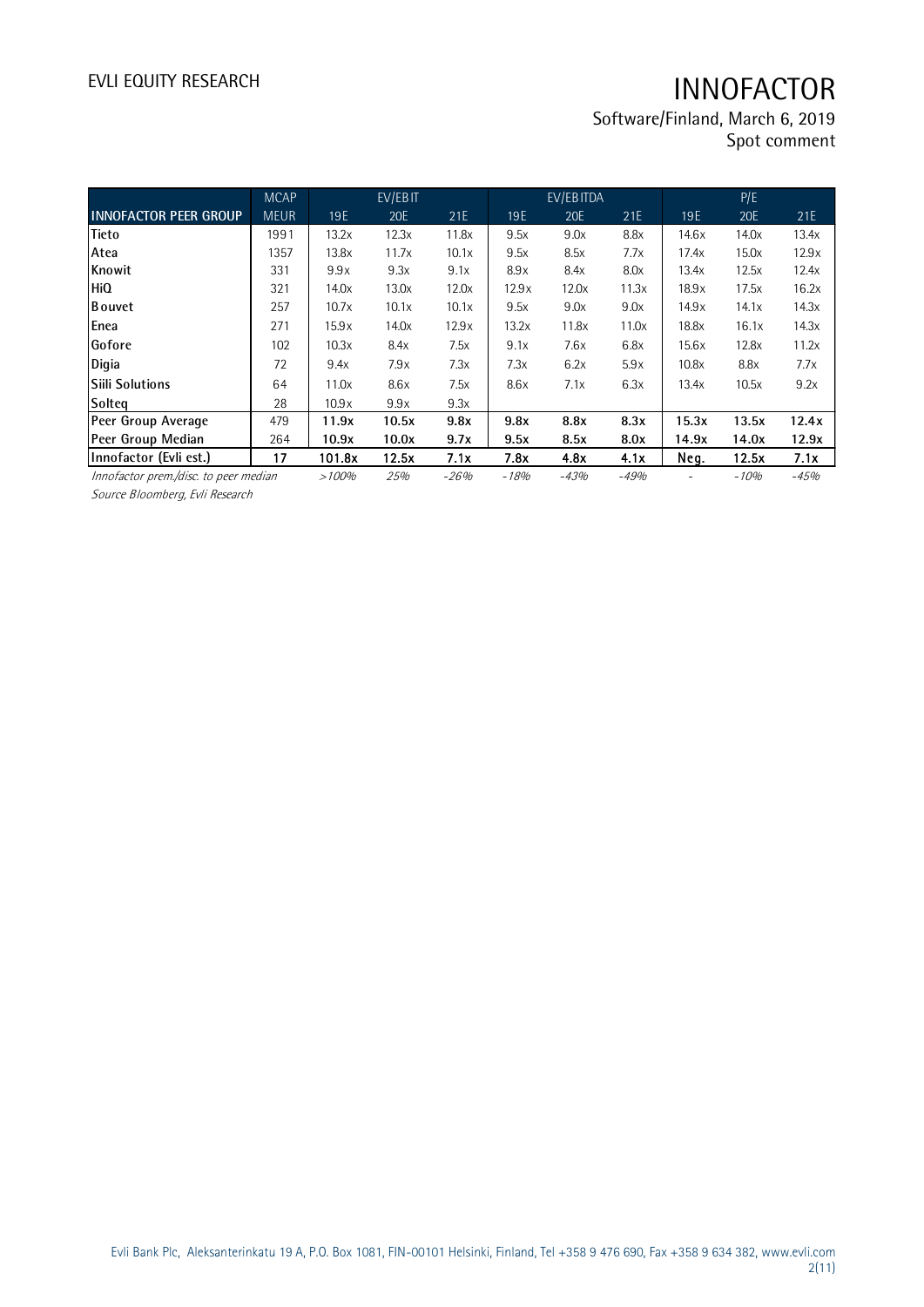## Software/Finland, March 6, 2019 Spot comment

| VALUATION RESULTS        | <b>BASE CASE DETAILS</b>   | <b>VALUATION ASSUMPTIONS</b> | ASSUMPTIONS FOR WACC           |      |
|--------------------------|----------------------------|------------------------------|--------------------------------|------|
| Current share price      | 0.47 PV of Free Cash Flow  | 25 Long-term growth, %       | 2.0 Risk-free interest rate, % | 2.25 |
| DCF share value          | 0.77 PV of Horizon value   | 24 WACC, %                   | 8.4 Market risk premium, %     | 5.8  |
| Share price potential, % | 63.3 Unconsolidated equity | 0 Spread, %                  | 0.5 Debt risk premium, %       | 2.8  |
| Maximum value            | 0.9 Marketable securities  | 0 Minimum WACC, %            | 7.9 Equity beta coefficient    | 1.00 |
| Minimum value            | 0.7 Debt - dividend        | -21 Maximum WACC, %          | 8.9 Target debt ratio, %       | 20   |
| Horizon value, %         | 48.7 Value of stock        | 28 Nr of shares, Mn          | 36.2 Effective tax rate, %     | 20   |

| DCF valuation, EURm         | 2018   | 2019E        | 2020E    | 2021E  | 2022E          | 2023E          | 2024E          | 2025E          | 2026E          | 2027E          | 2028E          | Horizon |
|-----------------------------|--------|--------------|----------|--------|----------------|----------------|----------------|----------------|----------------|----------------|----------------|---------|
| Net sales                   | 63     | 65           | 67       | 68     | 70             | 72             | 73             | 75             | 77             | 79             | 81             | 82      |
| Sales growth, %             | $-3.8$ | 2.9          | 2.5      | 2.5    | 2.5            | 2.5            | 2.5            | 2.5            | 2.5            | 2.5            | 2.0            | 2.0     |
| Operating income (EBIT)     | $-4$   | $\mathbf{0}$ | 2        | 3      | 3              | 4              | 4              | 4              | 4              | 4              | 4              |         |
| EBIT margin, %              | $-6.1$ | 0.5          | 3.3      | 5.0    | 5.0            | 5.0            | 5.0            | 5.0            | 5.0            | 5.0            | 5.0            | 5.0     |
| + Depreciation+amort.       |        | 4            | 3        | 3      | 2              |                | 2              |                |                |                |                |         |
| - Income taxes              |        |              | $\Omega$ |        |                |                | $-1$           | - 1            | - 1            | - 1            | Ξ.             |         |
| - Change in NWC             |        |              | $\Omega$ |        |                |                |                | $\Omega$       |                |                |                |         |
| NWC / Sales, %              | $-1.2$ | $-5.1$       | $-5.1$   | $-5.1$ | $-5.1$         | $-5.1$         | $-5.1$         | $-5.1$         | $-5.1$         | $-5.1$         | $-5.1$         |         |
| + Change in other liabs     | 0      | 0            | $\Omega$ |        | 0              | $\Omega$       | $\Omega$       | 0              | 0              | $\Omega$       |                |         |
| - Capital Expenditure       | $-6$   | $-2$         | $-2$     | $-2$   | $-2$           | $-2$           | $-2$           | $-3$           | $-3$           | $-3$           | $-3$           | $-3$    |
| Investments / Sales, %      | 9.7    | 3.4          | 3.4      | 3.4    | 3.4            | 3.4            | 3.4            | 3.4            | 3.4            | 3.4            | 3.4            | 3.4     |
| - Other items               | 0      | 0            | 0        | 0      | 0              | $\Omega$       | 0              | 0              | 0              | $\Omega$       | 0              |         |
| $=$ Unlevered Free CF (FCF) | $-7$   | 6            | 3        | 3      | 3              | 3              | 3              | 3              | 3              | 3              | 3              | 52      |
| = Discounted FCF (DFCF)     |        | 6            | 3        | 3      | $\overline{2}$ | $\overline{2}$ | $\overline{2}$ | $\overline{2}$ | $\overline{2}$ | $\overline{2}$ |                | 24      |
|                             |        |              |          |        |                |                |                |                |                |                |                |         |
| = DFCF min WACC             |        | 6            | 3        | 3      | 3              | 2              | $\overline{2}$ | $\overline{2}$ | $\overline{2}$ | $\overline{2}$ | $\overline{2}$ | 27      |
| $=$ DFCF max WACC           |        | 6            | 3        | 3      | 2              | 2              | $\overline{2}$ | $\overline{2}$ | 2              |                |                | 21      |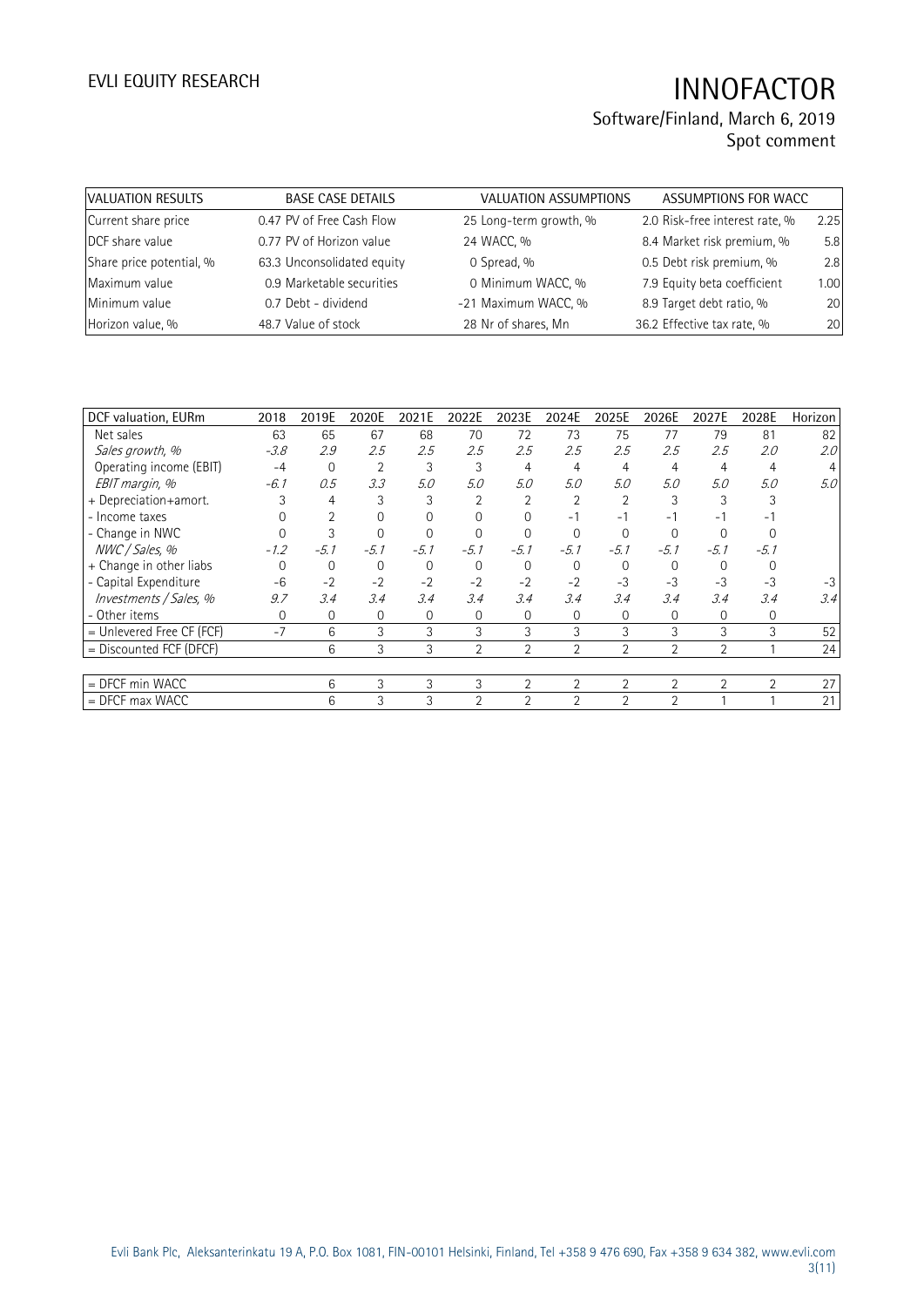## EVLI EQUITY RESEARCH **INNOFACTOR** Software/Finland, March 6, 2019

Spot comment

| <b>INTERIM FIGURES</b>               |              |              |             |              |              |              |              |             |                |                |                |                |
|--------------------------------------|--------------|--------------|-------------|--------------|--------------|--------------|--------------|-------------|----------------|----------------|----------------|----------------|
| EVLI ESTIMATES, EURm                 | 201801       | 201802       | 201803      | 201804       | 2018         | 2019Q1E      | 2019Q2E      | 2019Q3E     | 2019Q4E        | 2019E          | 2020E          | 2021E          |
| Net sales                            | 16           | 17           | 14          | 16           | 63           | 17           | 17           | 14          | 17             | 65             | 67             | 68             |
| EBITDA                               | 0            | $\mathbf{0}$ | $\mathbf 0$ | $-1$         | $-1$         |              |              |             | $\overline{2}$ | $\overline{4}$ | 6              | $\,6$          |
| EBITDA margin (%)                    | 2.1          | 0.2          | $-3.6$      | $-5.7$       | $-1.6$       | 4.7          | 4.2          | 3.6         | 11.5           | 6.1            | 8.5            | 8.8            |
| EBIT                                 | $\mathbf 0$  | $-1$         | $-1$        | $-2$         | $-4$         | $\mathbf{0}$ | $\mathbf{0}$ | $\mathbf 0$ |                | $\Omega$       | $\overline{2}$ | 3              |
| EBIT margin (%)                      | $-2.2$       | $-3.7$       | $-8.6$      | $-10.7$      | $-6.1$       | $-0.6$       | $-1.2$       | $-2.8$      | 6.0            | 0.5            | 3.3            | 5.0            |
| Net financial items                  | $\Omega$     | $\mathbf{0}$ | $\mathbf 0$ | $\mathbf{0}$ | $\Omega$     | $\Omega$     | $\Omega$     | $\mathbf 0$ | $\Omega$       | $\Omega$       | $\Omega$       | $\mathbf{0}$   |
| Pre-tax profit                       | $\mathbf 0$  | $-1$         | $-1$        | $-1$         | $-4$         | $\mathbf{0}$ | 0            | $-1$        |                | $\mathbf{0}$   | $\overline{2}$ | 3              |
| Tax                                  | $\Omega$     | $\mathbf{0}$ | $\mathbf 0$ | $\mathbf{0}$ | $\mathbf{1}$ | $\Omega$     | 0            | 0           | $\mathbf 0$    | $\Omega$       | $\mathbf{0}$   | $-1$           |
| Tax rate (%)                         | 19.9         | 20.1         | 20.0        | 9.7          | 16.4         | 21.0         | 21.0         | 21.0        | 21.0           | 21.0           | 21.0           | 21.0           |
| Net profit                           | $\mathbf{0}$ | $-1$         | $-1$        | $-1$         | $-3$         | $\mathbf 0$  | 0            | $\mathbf 0$ | $\overline{1}$ | $\mathbf{0}$   | $\overline{1}$ | $\overline{2}$ |
| EPS                                  | $-0.01$      | $-0.02$      | $-0.03$     | $-0.03$      | $-0.09$      | 0.00         | $-0.01$      | $-0.01$     | 0.02           | 0.00           | 0.04           | 0.07           |
| EPS adjusted (diluted no. of shares) | $-0.01$      | $-0.02$      | $-0.03$     | $-0.03$      | $-0.09$      | 0.00         | $-0.01$      | $-0.01$     | 0.02           | 0.00           | 0.04           | 0.07           |
| Dividend per share                   | 0.00         | 0.00         | 0.00        | 0.00         | 0.00         | 0.00         | 0.00         | 0.00        | 0.00           | 0.00           | 0.00           | 0.00           |
| SALES, EURm                          |              |              |             |              |              |              |              |             |                |                |                |                |
| Innofactor                           | 16           | 17           | 14          | 16           | 63           | 17           | 17           | 14          | 17             | 65             | 67             | 68             |
| Total                                | 16           | 17           | 14          | 16           | 63           | 17           | 17           | 14          | 17             | 65             | 67             | 68             |
| SALES GROWTH, Y/Y %                  |              |              |             |              |              |              |              |             |                |                |                |                |
| Innofactor                           | $-4.5$       | $-0.8$       | $-2.5$      | $-7.3$       | $-3.8$       | 3.8          | 0.5          | 2.2         | 4.9            | 2.9            | 2.5            | 2.5            |
| Total                                | $-4.5$       | $-0.8$       | $-2.5$      | $-7.3$       | $-3.8$       | 3.8          | 0.5          | 2.2         | 4.9            | 2.9            | 2.5            | 2.5            |
| EBIT, EURm                           |              |              |             |              |              |              |              |             |                |                |                |                |
| Innofactor                           | $\circ$      | $-1$         | $-1$        | $-2$         | $-4$         | $\circ$      | $\circ$      | 0           |                | $\mathbf{0}$   | $\overline{2}$ | 3              |
| Total                                | $\mathbf 0$  | $-1$         | $-1$        | $-2$         | $-4$         | $\mathbf{0}$ | $\mathbf{0}$ | $\mathbf 0$ |                | $\mathbf{0}$   | 2              | 3              |
| EBIT margin, %                       |              |              |             |              |              |              |              |             |                |                |                |                |
| Innofactor                           | $-2.2$       | $-3.7$       | $-8.6$      | $-10.7$      | $-6.1$       | $-0.6$       | $-1.2$       | $-2.8$      | 6.0            | 0.5            | 3.3            | 5.0            |
| Total                                | $-2.2$       | $-3.7$       | $-8.6$      | $-10.7$      | $-6.1$       | $-0.6$       | $-1.2$       | $-2.8$      | 6.0            | 0.5            | 3.3            | 5.0            |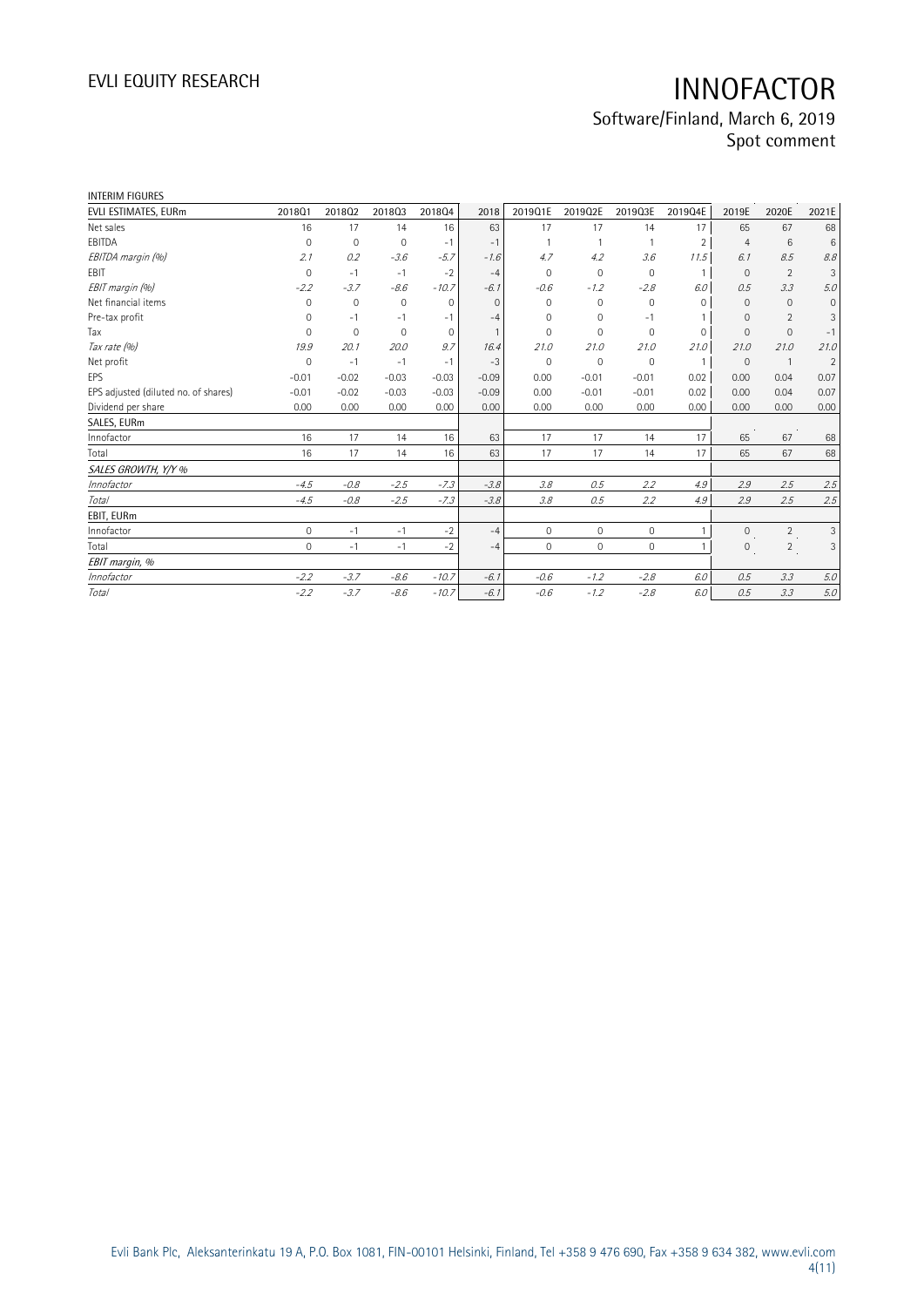## Software/Finland, March 6, 2019 Spot comment

| INCOME STATEMENT, EURm                   | 2014                    | 2015             | 2016                | 2017                | 2018           | 2019E                      | 2020E                       | 2021E               |
|------------------------------------------|-------------------------|------------------|---------------------|---------------------|----------------|----------------------------|-----------------------------|---------------------|
| Sales                                    | 44                      | 44               | 60                  | 66                  | 63             | 65                         | 67                          | 68                  |
| Sales growth (%)                         | 34.1                    | 1.4              | 34.1                | 10.1                | $-3.8$         | 2.9                        | 2.5                         | 2.5                 |
| Costs                                    | $-40$                   | $-41$            | $-55$               | $-64$               | $-64$          | $-61$                      | $-61$                       | $-62$               |
| Reported EBITDA                          | 4                       | 4                | 5                   | $\mathbf{1}$        | $-1$           | $\overline{4}$             | 6                           | $\,6$               |
| Extraordinary items in EBITDA            | $\mathsf{O}\xspace$     | $\mathbf 0$      | $\mathbf 0$         | $\mathbf 0$         | $\mathbf 0$    | $\mathbf 0$                | $\mathbf 0$                 | $\mathbf 0$         |
| EBITDA margin (%)                        | 8.7                     | 8.3              | 8.1                 | 2.0                 | $-1.6$         | 6.1                        | 8.5                         | 8.8                 |
| Depreciation                             | $-1$                    | $-1$             | $-2$                | $-3$                | $-3$           | $-4$                       | $-3$                        | $-3$                |
| EBITA                                    | $\overline{2}$          | 3                | $\overline{2}$      | $-1$                | $-4$           | $\mathbf 0$                | $\sqrt{2}$                  | 3                   |
| Goodwill amortization / writedown        | $\mathsf{O}\xspace$     | $\mathbf 0$      | $\mathsf{O}\xspace$ | $\mathbf 0$         | $\mathbf 0$    | $\mathbf 0$                | $\mathbf 0$                 | $\mathbf 0$         |
| Reported EBIT                            | $\overline{2}$          | 3                | $\overline{2}$      | $-1$                | $-4$           | $\mathbf 0$                | $\overline{2}$              | 3                   |
| EBIT margin (%)                          | 5.5                     | 5.7              | 3.9                 | $-2.2$              | $-6.1$         | 0.5                        | 3.3                         | 5.0                 |
| Net financials                           | $\mathbf 0$             | $-1$             | $\mathsf{O}\xspace$ | $\mathbf 0$         | $\mathbf 0$    | $\mathbf 0$                | $\mathbf 0$                 | $\mathbf 0$         |
| Pre-tax profit                           | $\overline{2}$          | $\overline{2}$   | $\overline{c}$      | $-2$                | $-4$           | 0                          | $\sqrt{2}$                  | 3                   |
| Extraordinary items                      | 0                       | 0                | 0                   | $\mathbf 0$         | $\mathbf 0$    | 0                          | $\mathbf 0$                 | $\mathbf 0$         |
| Taxes                                    | 0                       | 0                | 0                   | 0                   | $\overline{1}$ | 0                          | $\mathbf 0$                 | -1                  |
| Minority shares                          | 0                       | 0                | $\mathsf{O}\xspace$ | $\mathbf 0$         | $\mathbf 0$    | 0                          | 0                           | $\mathbb O$         |
| Net profit                               | 1                       | $\mathbf{1}$     | 1                   | $-1$                | $-3$           | 0                          | $\mathbf{1}$                | $\overline{2}$      |
| <b>BALANCE SHEET, EURm</b>               |                         |                  |                     |                     |                |                            |                             |                     |
| Assets                                   |                         |                  |                     |                     |                |                            |                             |                     |
| Fixed assets                             | 4                       | 4                | 10                  | 8                   | 12             | 11                         | 9                           | 9                   |
| % of sales                               | $\mathcal G$            | 8                | 16                  | 13                  | 19             | 16                         | 14                          | 13                  |
| Goodwill                                 | 20                      | 20               | 28                  | 26                  | 26             | 26                         | 26                          | 26                  |
| % of sales                               | 45                      | 44               | 46                  | 40                  | 41             | 40                         | 39                          | 38                  |
| Inventory                                | $\mathbf 0$             |                  | $\mathbf 0$         | 0                   | $\mathbf 0$    | $\mathbf 0$                | $\mathbf 0$                 | 0                   |
|                                          |                         | $\mathbf 0$      |                     |                     |                |                            |                             |                     |
| % of sales<br>Receivables                | 0                       | 0                | О                   | 0                   | 0              | 0                          | 0                           | 0                   |
|                                          | 16                      | 13               | 19                  | 17                  | 13             | 14                         | 14                          | 14                  |
| % of sales<br>Liquid funds               | 36                      | 30               | 33                  | 26                  | 21             | 21                         | 21                          | 21                  |
|                                          | 1                       | 1                | 1                   | $\mathbf{1}$        | $\mathbf 0$    | $\overline{2}$             | $\overline{2}$              | $\overline{2}$      |
| % of sales                               | $\sqrt{2}$              | $\overline{2}$   | $\sqrt{2}$          | $\mathcal I$        | 0              | $\ensuremath{\mathcal{S}}$ | $\ensuremath{\mathcal{S}}$  | $\mathcal{I}$       |
| Total assets<br>Liabilities              | 48                      | 44               | 64                  | 58                  | 57             | 56                         | 55                          | 54                  |
| Equity                                   | 20                      | 21               | 23                  | 25                  | 21             | 22                         | 24                          | 26                  |
| % of sales                               | 45                      | 48               | 38                  | 38                  | 34             | 34                         | 36                          | 38                  |
| Deferred taxes                           | 1                       | 1                | $\overline{c}$      | $\overline{2}$      | $\overline{1}$ | $\overline{2}$             | $\mathbf{1}$                | $\overline{1}$      |
| % of sales                               | $\mathcal{D}$           | $\overline{2}$   | $\overline{4}$      | $\mathcal{I}% _{G}$ | $\overline{2}$ | $\sqrt{2}$                 | $\mathcal{L}_{\mathcal{L}}$ | $\mathcal I$        |
| Interest bearing debt                    | 14                      | 12               | 17                  | 14                  | 21             | 15                         | 13                          | 9                   |
| % of sales                               | 32                      | 28               | 28                  | 22                  | 33             | 23                         | 19                          | 14                  |
| Non-interest bearing current liabilities | 13                      | 9                | 22                  | 17                  | 14             | 17                         | 17                          | 18                  |
| % of sales                               | 31                      | 21               | 37                  | 27                  | 22             | 26                         | 26                          | 26                  |
| Other interest free debt                 | $\mathbf 0$             | $\mathbb O$      | $\bf 0$             | $\mathsf{O}\xspace$ | $\mathbb O$    | $\mathbb O$                | $\mathbb O$                 | $\mathbb O$         |
| % of sales                               | 0                       | 0                | 0                   | 0                   | $\mathcal O$   | $\mathcal O$               | $\mathcal O$                | 0                   |
| Total liabilities                        | 48                      | 44               | 64                  | 58                  | 57             | 56                         | 55                          | 54                  |
| CASH FLOW, EURm                          |                         |                  |                     |                     |                |                            |                             |                     |
| + EBITDA                                 | $\overline{4}$          | $\overline{4}$   | 5                   | $\mathbf{1}$        | $-1$           | $\overline{4}$             | 6                           | $\,6$               |
| - Net financial items                    | $\mathsf{O}\xspace$     | $-1$             | $\mathbb O$         | $\mathsf{O}\xspace$ | $\mathbf 0$    | $\mathbf 0$                | $\mathbf 0$                 | $\mathbf 0$         |
| - Taxes                                  | 0                       | 0                | 2                   | 0                   | 0              | 2                          | 0                           | 0                   |
| - Increase in Net Working Capital        | $-1$                    | 1                | $-1$                | $\overline{2}$      | $\mathbb O$    | 3                          | $\mathbf 0$                 | $\mathbf 0$         |
| $+/-$ Other                              | $\mathbf 0$             | $\mathbf 0$      | $-2$                | $\mathbf{1}$        | $\mathbf 0$    | $\mathbf 0$                | $\mathbf 0$                 | $\mathbf 0$         |
| = Cash flow from operations              | $\overline{2}$          | $\overline{4}$   | 3                   | $\overline{4}$      | $-1$           | 6                          | 5                           | 5                   |
| - Capex                                  | $-1$                    | 0                | $-1$                | $-2$                | $-6$           | $-2$                       | $-2$                        | $-2$                |
| - Acquisitions                           | $\mathbf 0$             | $-2$             | -6                  | $\mathbf 0$         | $\mathbf 0$    | $\mathbf 0$                | $\mathbf 0$                 | $\mathbb O$         |
| + Divestments                            | $\mathsf{O}\xspace$     | $\mathbf 0$      | $\mathbf 0$         | $\mathsf{O}\xspace$ | $\mathbf 0$    | $\mathbf 0$                | $\mathbf 0$                 | $\mathbf 0$         |
| = Net cash flow                          | $\overline{\mathbf{c}}$ | $\overline{2}$   | $-4$                | $\overline{2}$      | -6             | 4                          | 3                           | $\sqrt{3}$          |
| +/- Change in interest-bearing debt      | $-1$                    | $-1$             | 4                   | $-2$                | $\overline{7}$ | $-6$                       | $-3$                        | $-3$                |
| +/- New issues/buybacks                  | $\overline{2}$          | $\mathbf{1}$     | $\mathsf{O}\xspace$ | $\overline{4}$      | $\mathbf 0$    | 1                          | $\mathbf 0$                 | $\mathbf 0$         |
| - Paid dividend                          | 0                       | 0                | $\mathsf{O}\xspace$ | $\mathsf{O}\xspace$ | $\mathbf 0$    | $\mathbf 0$                | $\mathbf 0$                 | $\mathbf 0$         |
| +/- Change in loan receivables           | 0                       | $\boldsymbol{0}$ | 1                   | $\overline{c}$      | $\mathbb O$    | $\mathsf{O}\xspace$        | $\mathbf 0$                 | $\mathbf 0$         |
| Change in cash                           | $\overline{c}$          | $\mathbf{1}$     | $\mathbf{1}$        | 5                   | $\,0\,$        | $-1$                       | $\mathsf{O}\xspace$         | $\mathsf{O}\xspace$ |
|                                          |                         |                  |                     |                     |                |                            |                             |                     |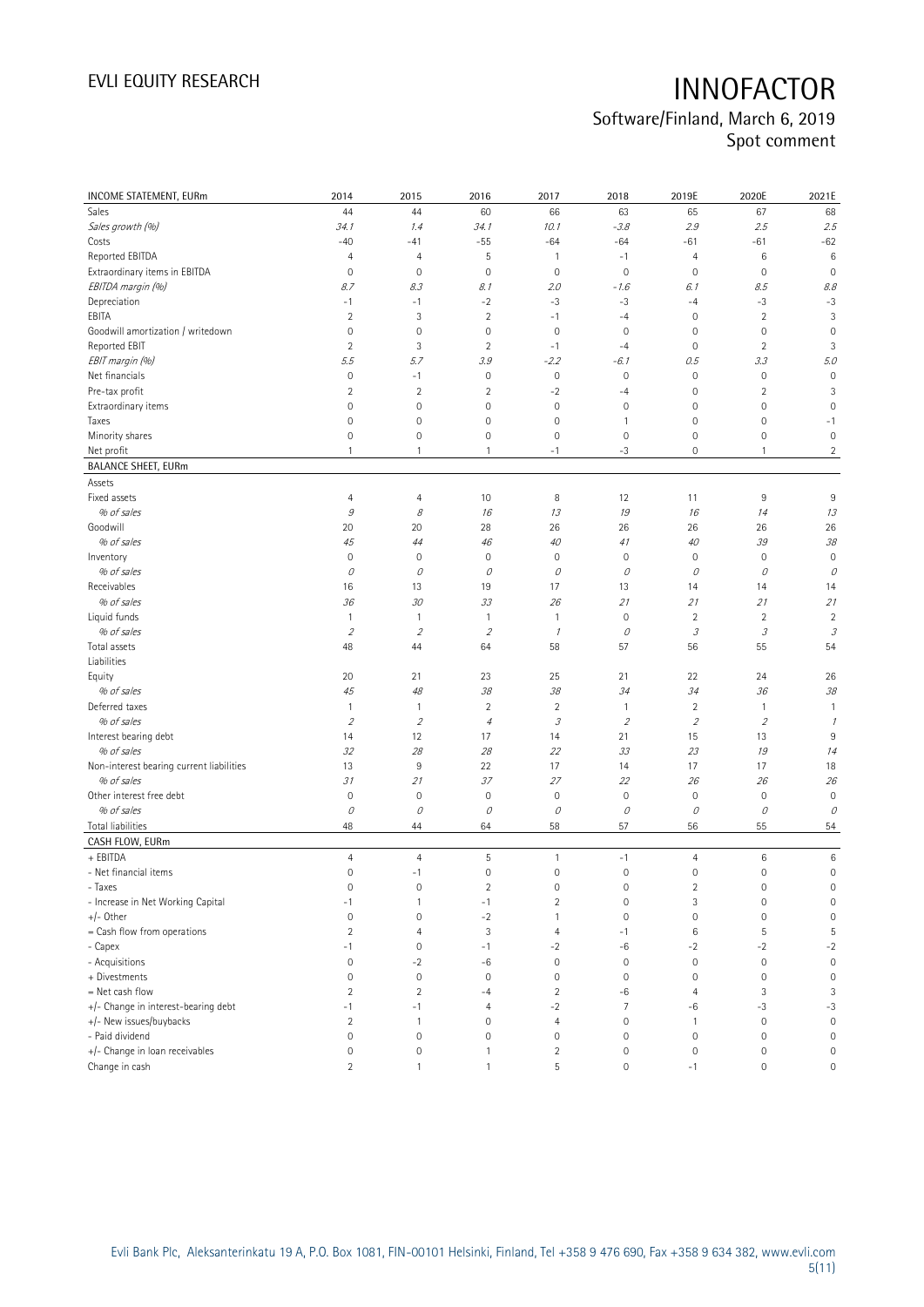Software/Finland, March 6, 2019 Spot comment

| <b>KEY FIGURES</b>                  | 2015           | 2016           | 2017         | 2018     | 2019E          | 2020E          | 2021E          |
|-------------------------------------|----------------|----------------|--------------|----------|----------------|----------------|----------------|
| M-cap                               | 33             | 38             | 34           | 13       | 17             | 17             | 17             |
| Net debt                            | 12             | 16             | 13           | 21       | 14             | 11             | 7              |
| Enterprise value                    | 44             | 54             | 47           | 34       | 31             | 28             | 24             |
| Sales                               | 44             | 60             | 66           | 63       | 65             | 67             | 68             |
| EBITDA                              | $\overline{4}$ | 5              | $\mathbf{1}$ | $-1$     | $\overline{4}$ | $\,6\,$        | $\,6$          |
| EBIT                                | 3              | $\overline{2}$ | $-1$         | $-4$     | $\mathbf 0$    | $\overline{2}$ | 3              |
| Pre-tax                             | $\overline{2}$ | $\overline{2}$ | $-2$         | $-4$     | $\mathbf 0$    | $\overline{2}$ | 3              |
| Earnings                            | $\mathbf{1}$   | $\mathbf{1}$   | $-1$         | $-3$     | $\mathbf 0$    | $\mathbf{1}$   | $\overline{2}$ |
| Book value                          | 21             | 23             | 25           | 21       | 22             | 24             | 26             |
| Valuation multiples                 |                |                |              |          |                |                |                |
| EV/sales                            | 1.0            | 0.9            | 0.7          | 0.5      | 0.5            | 0.4            | 0.4            |
| EV/EBITDA                           | 12.0           | 11.2           | 36.2         | $-32.6$  | 7.8            | 4.8            | 4.1            |
| EV/EBITA                            | 17.4           | 23.3           | $-32.4$      | $-8.7$   | 101.8          | 12.5           | 7.1            |
| EV/EBIT                             | 17.4           | 23.3           | $-32.4$      | $-8.7$   | 101.8          | 12.5           | 7.1            |
| EV/operating cash flow              | 11.3           | 15.8           | 11.4         | $-61.1$  | 3.6            | 4.9            | 4.2            |
| EV/cash earnings                    | 14.0           | 8.5            | 39.8         | $-36.7$  | 5.5            | 5.3            | 4.5            |
| P/E                                 | 26.0           | 25.8           | $-26.9$      | $-4.1$   | $-118.8$       | 12.5           | 7.1            |
| P/E excl. goodwill                  | 26.0           | 25.8           | $-26.9$      | $-4.1$   | $-118.8$       | 12.5           | 7.1            |
| P/B                                 | 1.5            | 1.7            | 1.4          | 0.6      | 0.8            | 0.7            | 0.7            |
| P/sales                             | 0.7            | 0.6            | 0.5          | 0.2      | 0.3            | 0.3            | 0.2            |
| P/CF                                | 8.3            | 11.2           | 8.2          | $-23.7$  | 2.0            | 3.0            | 2.9            |
| Target EV/EBIT                      | 0.0            | 0.0            | 0.0          | 0.0      | 99.4           | 12.2           | 6.9            |
| Target P/E                          | $O.O$          | 0.0            | 0.0          | 0.0      | $-113.8$       | 12.0           | 6.8            |
| Target P/B                          | 0.0            | 0.0            | 0.0          | 0.0      | 0.7            | 0.7            | $0.6\,$        |
| Per share measures                  |                |                |              |          |                |                |                |
| Number of shares                    | 33,454         | 33,454         | 36,188       | 36,188   | 36,188         | 36,188         | 36,188         |
| Number of shares (diluted)          | 33,454         | 33,454         | 36,188       | 36,188   | 36,188         | 36,188         | 36,188         |
| EPS                                 | 0.04           | 0.04           | $-0.03$      | $-0.09$  | 0.00           | 0.04           | 0.07           |
| EPS excl. goodwill                  | 0.04           | 0.04           | $-0.03$      | $-0.09$  | 0.00           | 0.04           | 0.07           |
| Cash EPS                            | 0.10           | 0.19           | 0.03         | $-0.03$  | 0.15           | 0.14           | 0.15           |
| Operating cash flow per share       | 0.12           | 0.10           | 0.12         | $-0.02$  | 0.23           | 0.16           | 0.16           |
| Capital employed per share          | 0.98           | 1.14           | 1.05         | 1.16     | 0.99           | 0.95           | 0.92           |
| Book value per share                | 0.64           | 0.67           | 0.68         | 0.59     | 0.62           | 0.65           | 0.72           |
| Book value excl. goodwill           | 0.05           | $-0.16$        | $-0.05$      | $-0.13$  | $-0.10$        | $-0.07$        | 0.00           |
| Dividend per share                  | 0.00           | 0.00           | 0.00         | 0.00     | 0.00           | 0.00           | 0.00           |
| Dividend payout ratio, %            | 0.0            | 0.0            | 0.0          | 0.0      | 0.0            | 0.0            | 0.0            |
| Dividend yield, %                   | 0.0            | 0.0            | 0.0          | 0.0      | 0.0            | 0.0            | 0.0            |
| <b>Efficiency measures</b>          |                |                |              |          |                |                |                |
| ROE                                 | 6.2            | 6.8            | $-5.3$       | $-13.8$  | $-0.7$         | 5.9            | 9.6            |
| ROCE                                | 7.6            | 6.4            | $-3.7$       | $-9.5$   | 0.8            | 6.0            | 9.5            |
| Financial ratios                    |                |                |              |          |                |                |                |
| Capex/sales, %                      | 4.9            | 12.3           | 2.6          | 9.7      | 3.4            | 3.4            | 3.4            |
| Capex/depreciation excl. goodwill,% | 185.9          | $-31.5$        | 107.6        | 225.9    | 60.4           | 64.8           | 89.7           |
| Net debt/EBITDA, book-weighted      | 3.1            | 3.3            | 10.2         | $-20.0$  | 3.4            | 1.9            | 1.2            |
| Debt/equity, market-weighted        | 0.4            | 0.4            | 0.4          | 1.6      | 0.9            | 0.7            | 0.6            |
| Equity ratio, book-weighted         | 48.5           | 35.4           | 42.5         | 37.2     | 40.0           | 43.3           | 48.2           |
| Gearing                             | 0.54           | 0.70           | 0.54         | 0.97     | 0.61           | 0.44           | 0.28           |
| Number of employees, average        | 409            | 591            | 601          | 550      | 550            | 550            | 550            |
| Sales per employee, EUR             | 108,685        | 100,873        | 109,261      | 114,807  | 118,084        | 121,036        | 124,062        |
| EBIT per employee, EUR              | 6,218          | 3,946          | $-2,431$     | $-7,040$ | 546            | 4,000          | 6,203          |
|                                     |                |                |              |          |                |                |                |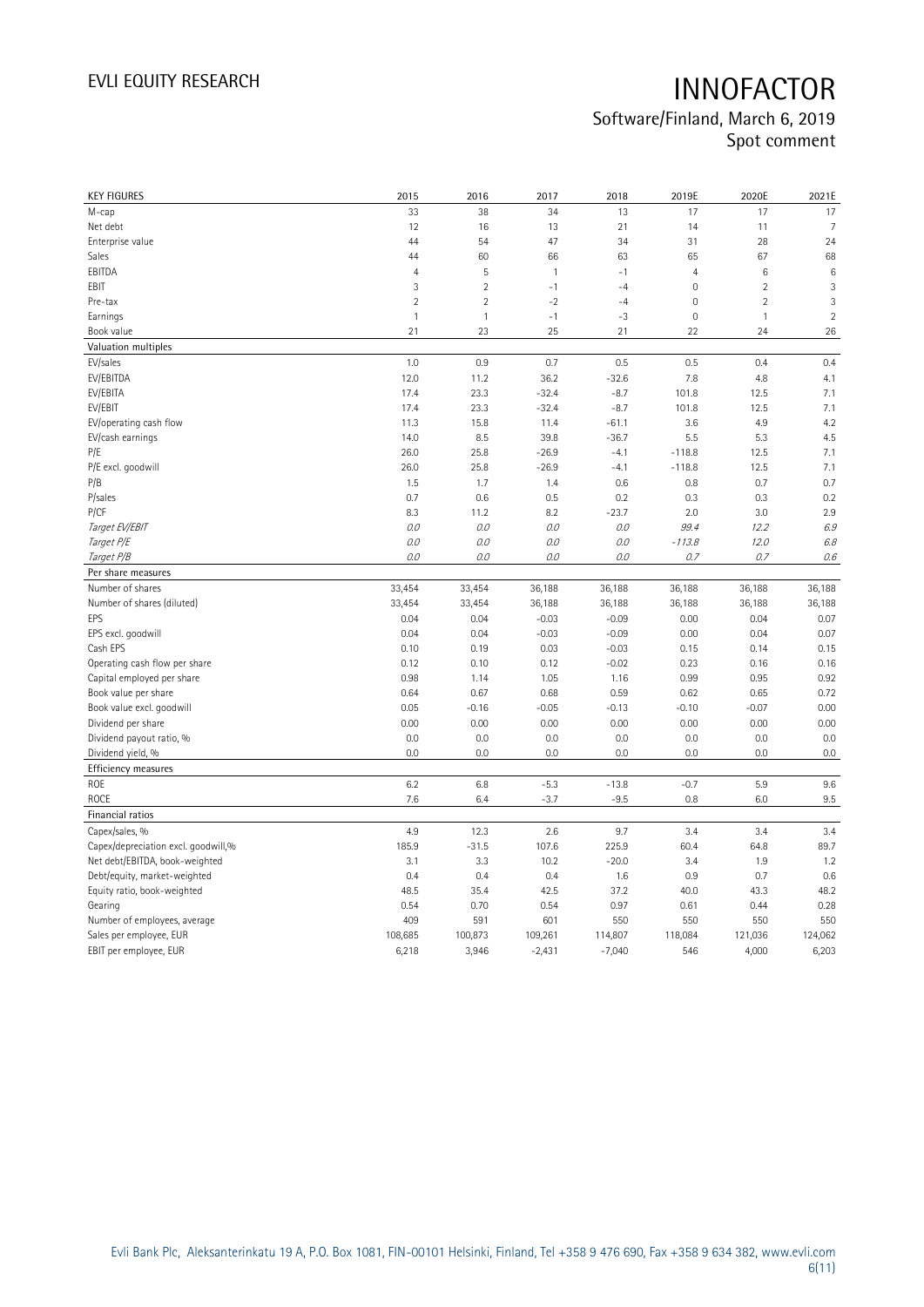## EVLI EQUITY RESEARCH **INNOFACTOR** Software/Finland, March 6, 2019 Spot comment

COMPANY DESCRIPTION: Innofactor provides software products and solutions to commercial, public sector, and membership-based organizations in the Nordic countries. It specializes in Microsoft-based cloud solutions and digital transformation.

### INVESTMENT CASE:

| <b>OWNERSHIP STRUCTURE</b>                 | <b>SHARES</b> | <b>EURm</b> | 0/0   |
|--------------------------------------------|---------------|-------------|-------|
| Ensio Sami                                 | 7,716,173     | 3.627       | 21.3% |
| Ilmarinen Mutual Pension Insurance Company | 1,800,000     | 0.846       | 5.0%  |
| Tilman Tuomo Tapani                        | 1,465,437     | 0.689       | 4.0%  |
| Svalroma Invest AB                         | 1,357,062     | 0.638       | 3.8%  |
| Linturi Kaija and Risto                    | 1,256,411     | 0.591       | 3.5%  |
| Laiho Rami Tapani                          | 1,255,159     | 0.590       | 3.5%  |
| Ärje Matias Juhanpoika                     | 882,065       | 0.415       | 2.4%  |
| Mäki Antti Jussi                           | 877,192       | 0.412       | 2.4%  |
| Muukkonen Teemu Heikki                     | 522,230       | 0.245       | 1.4%  |
| Ingman Finance Oy Ab                       | 500,000       | 0.235       | 1.4%  |
| Ten largest                                | 17,631,729    | 8.287       | 49%   |
| Residual                                   | 18,556,496    | 8.722       | 51%   |
| Total                                      | 36,188,225    | 17.008      | 100%  |

| <b>EARNINGS CALENDAR</b> |           |
|--------------------------|-----------|
| May 14, 2019             | Q1 report |
| July 23, 2019            | Q2 report |
| October 29, 2019         | Q3 report |
|                          |           |
| OTHER EVENTS             |           |
| April 02, 2019           | AGM       |
|                          |           |
| COMPANY MICCELLANEOUC    |           |

| COMPANY MISCELLANEOUS |                              |
|-----------------------|------------------------------|
| CEO: Sami Ensio       | Keilaranta 9, FI-02150 Espoo |
| CFO: Marko Lehtonen   | Tel: +358 (0)10 272 9000     |
| IR:                   |                              |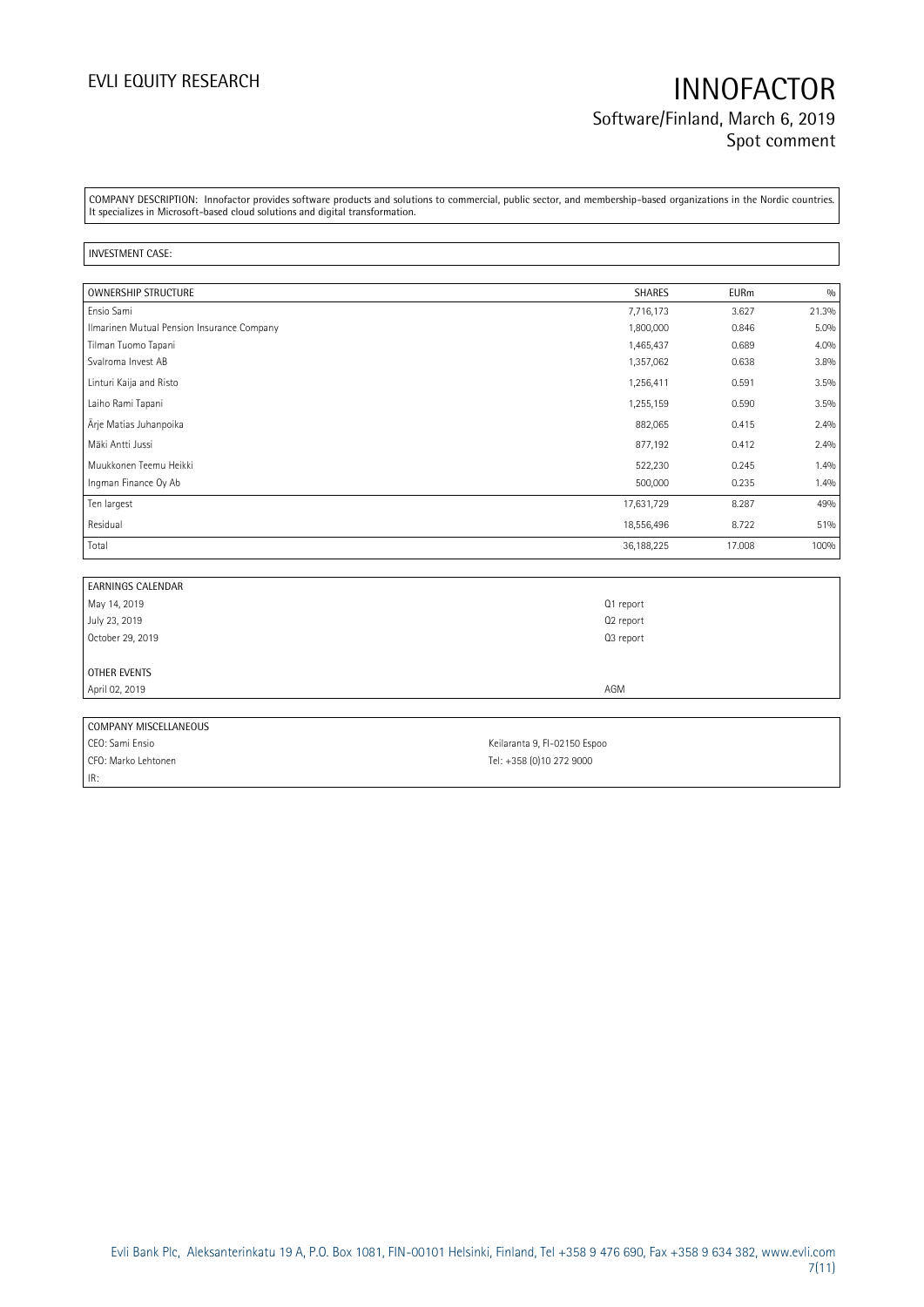## Software/Finland, March 6, 2019 Spot comment

### DEFINITIONS

| P/E                                                                              | EPS                                                          |
|----------------------------------------------------------------------------------|--------------------------------------------------------------|
|                                                                                  | Profit before extraordinary items and taxes                  |
| Price per share                                                                  |                                                              |
| Earnings per share                                                               | $-$ income taxes + minority interest                         |
|                                                                                  | Number of shares                                             |
|                                                                                  |                                                              |
| P/Sales                                                                          | <b>DPS</b>                                                   |
| Market cap                                                                       | Dividend for the financial period per share                  |
| Sales                                                                            |                                                              |
| P/BV                                                                             | <b>CEPS</b>                                                  |
| Price per share                                                                  | Gross cash flow from operations                              |
| Shareholders' equity + taxed provisionsper share                                 | Number of shares                                             |
|                                                                                  |                                                              |
| P/CF                                                                             | EV/Share                                                     |
| Price per share                                                                  | Enterprise value                                             |
| Operating cash flow per share                                                    | Number of shares                                             |
|                                                                                  |                                                              |
| EV (Enterprise value)                                                            | Sales/Share                                                  |
| Market cap + net debt + minority interest at market value                        | <b>Sales</b>                                                 |
| - share of associated companies at market value                                  | Number of shares                                             |
|                                                                                  |                                                              |
| Net debt                                                                         | EBITDA/Share                                                 |
| Interest bearing debt - financial assets                                         | Earnings before interest, tax, depreciation and amortisation |
|                                                                                  | Number of shares                                             |
|                                                                                  |                                                              |
| EV/Sales                                                                         | EBIT/Share                                                   |
| Enterprise value                                                                 | Operating profit                                             |
| <b>Sales</b>                                                                     | Number of shares                                             |
|                                                                                  |                                                              |
| EV/EBITDA                                                                        | EAFI/Share                                                   |
| Enterprise value                                                                 | Pretax profit                                                |
| Earnings before interest, tax, depreciation and amortisation                     | Number of shares                                             |
| EV/EBIT                                                                          | Capital employed/Share                                       |
| Enterprise value                                                                 | Total assets - non interest bearing debt                     |
| Operating profit                                                                 | Number of shares                                             |
|                                                                                  |                                                              |
| Div yield, %                                                                     | Total assets                                                 |
| Dividend per share                                                               | Balance sheet total                                          |
| Price per share                                                                  |                                                              |
|                                                                                  |                                                              |
| Payout ratio, %                                                                  | Interest coverage (x)                                        |
| <b>Total dividends</b>                                                           | Operating profit                                             |
| Earnings before extraordinary items and taxes - income taxes + minority interest | Financial items                                              |
|                                                                                  |                                                              |
| Net cash/Share                                                                   | Asset turnover (x)                                           |
| Financial assets $-$ interest bearing debt                                       | Turnover                                                     |
| Number of shares                                                                 | Balance sheet total (average)                                |
| ROA, %                                                                           | Debt/Equity, %                                               |
| Operating profit $+$ financial income $+$ extraordinary items                    | Interest bearing debt                                        |
| Balance sheet total - interest free short term debt                              | Shareholders' equity + minority interest + taxed provisions  |
| - long term advances received and accounts payable (average)                     |                                                              |
|                                                                                  |                                                              |
| ROCE, %                                                                          | Equity ratio, %                                              |
| Profit before extraordinary items + interest expenses + other financial costs    | Shareholders' equity + minority interest + taxed provisions  |
| Balance sheet total - noninterest bearing debt (average)                         | Total assets - interest free loans                           |
|                                                                                  |                                                              |
| ROE, %                                                                           | CAGR, %                                                      |
| Profit before extraordinary items and taxes - income taxes                       | Cumulative annual growthrate $=$ Average growthper year      |
| Shareholders' equity + minority interest + taxed provisions (average)            |                                                              |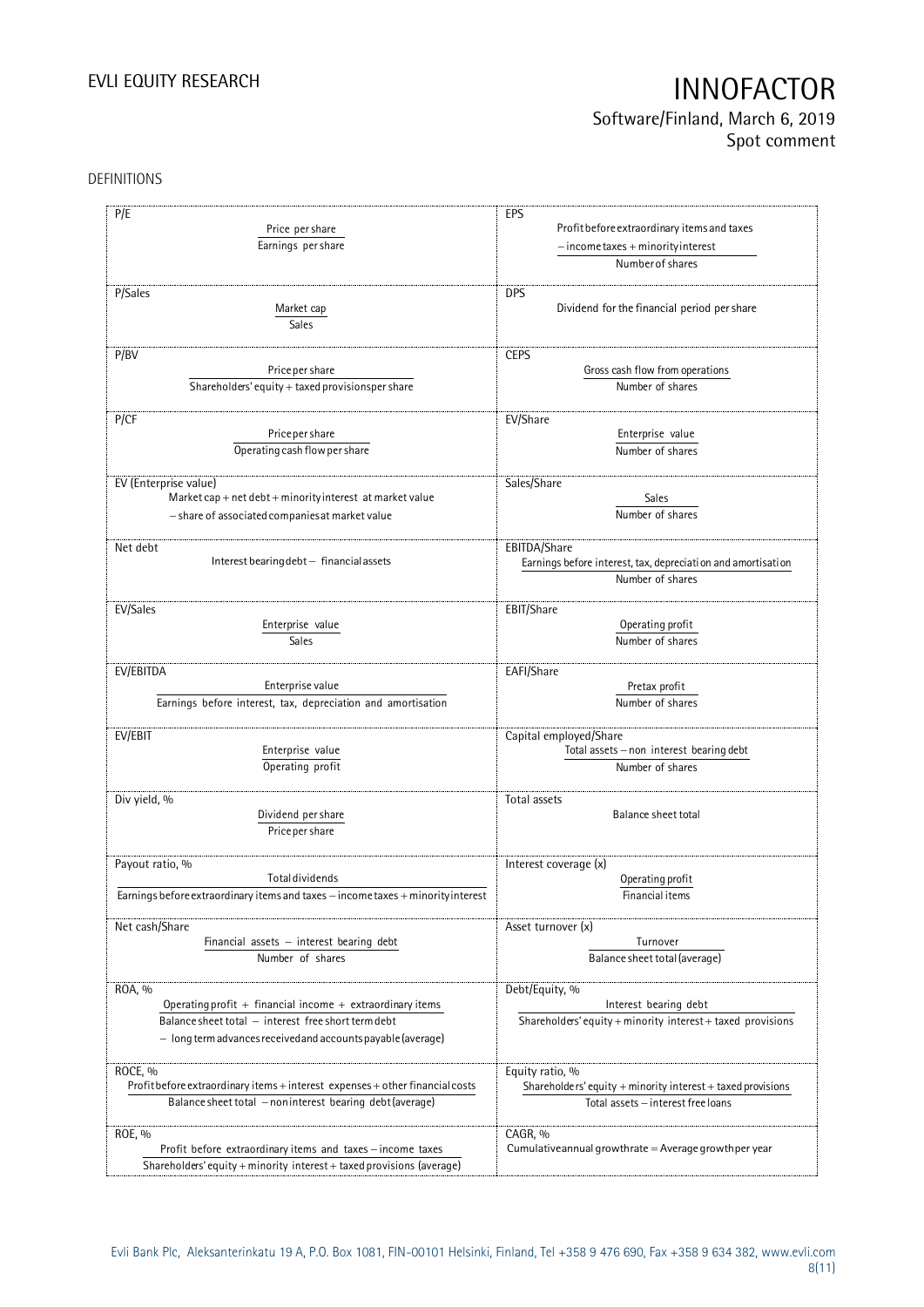### Software/Finland, March 6, 2019 Spot comment

### Important Disclosures

Evli Research Partners Plc ("ERP") uses 12-month target prices. Target prices are defined by utilizing analytical techniques based on financial theory including (but not limited to) discounted cash flow analysis and comparative valuation. The selection of valuation methods depends on different circumstances. Target prices may be altered on the basis of new information coming to light in the underlying company or changes in interest rates, changes in foreign exchange rates, other securities prices or market indices or outlook for the aforementioned factors or other factors that may change the conditions of financial markets. Recommendations and changes by analysts are available at https://research.evli.com/JasperAllModels.action?authParam=key;461&authParam=x;G3rNagWrtf7K&tauthType=3 Investment recommendations are defined as follows: Target price compared to share price Recommendation<br>  $\leq -10\%$  SELL  $\langle 5, 10, 10 \rangle$  SELL<br> $\langle -10, 10, 10 \rangle$  SELL  $-10 - (+10) \%$  HOL<br>  $> 10 \%$  RIJY  $> 10 \frac{0}{0}$ ERP's investment recommendation of the analyzed company is updated at least 2 timer per year. 60% 53% 50% 39% 40% 30% 20% 8% 10%  $0%$ Sell Hold Buy

The graph above shows the distribution of ERP's recommendations of companies under coverage in 1st of February 2019. If recommendation is not given, it is not mentioned here.

### Name(s) of the analyst(s): Salokivi

This research report has been prepared by Evli Research Partners Plc ("ERP" or "Evli Research"). ERP is a subsidiary of Evli Bank Plc. Production of the investment recommendation has been concluded on 6.3.2019, 9:00. This report has been published on 6.3.2019, 9:30.

None of the analysts contributing to this report, persons under their guardianship or corporations under their control have a position in the shares of the company or related securities.

The date and time for any price of financial instruments mentioned in the recommendation refer to the previous trading day's closing price(s) unless otherwise stated in the report.

Each analyst responsible for the content of this report assures that the expressed views accurately reflect the personal views of each analyst on the covered companies and securities. Each analyst assures that (s)he has not been, nor are or will be, receiving direct or indirect compensation related to the specific recommendations or views contained in this report.

Companies in the Evli Group, affiliates or staff of companies in the Evli Group, may perform services for, solicit business from, hold long or short positions in, or otherwise be interested in the investments (including derivatives) of any company mentioned in the publication or report.

Neither ERP nor any company within the Evli Group have managed or co-managed a public offering of the company's securities during the last 12 months prior to, received compensation for investment banking services from the company during the last 12 months prior to the publication of the research report.

ERP may pursue an assignment from the issuer(s) of the financial instruments mentioned in the recommendation or this report. These assignments may have a limited economic or financial impact on ERP and/or Evli. Under such assignments ERP may perform services including, but not limited to, arranging investor meetings or –events, investor relations communication advisory and production of research material.

ERP has signed an agreement with the issuer of the financial instruments mentioned in the recommendation, which includes production of research reports.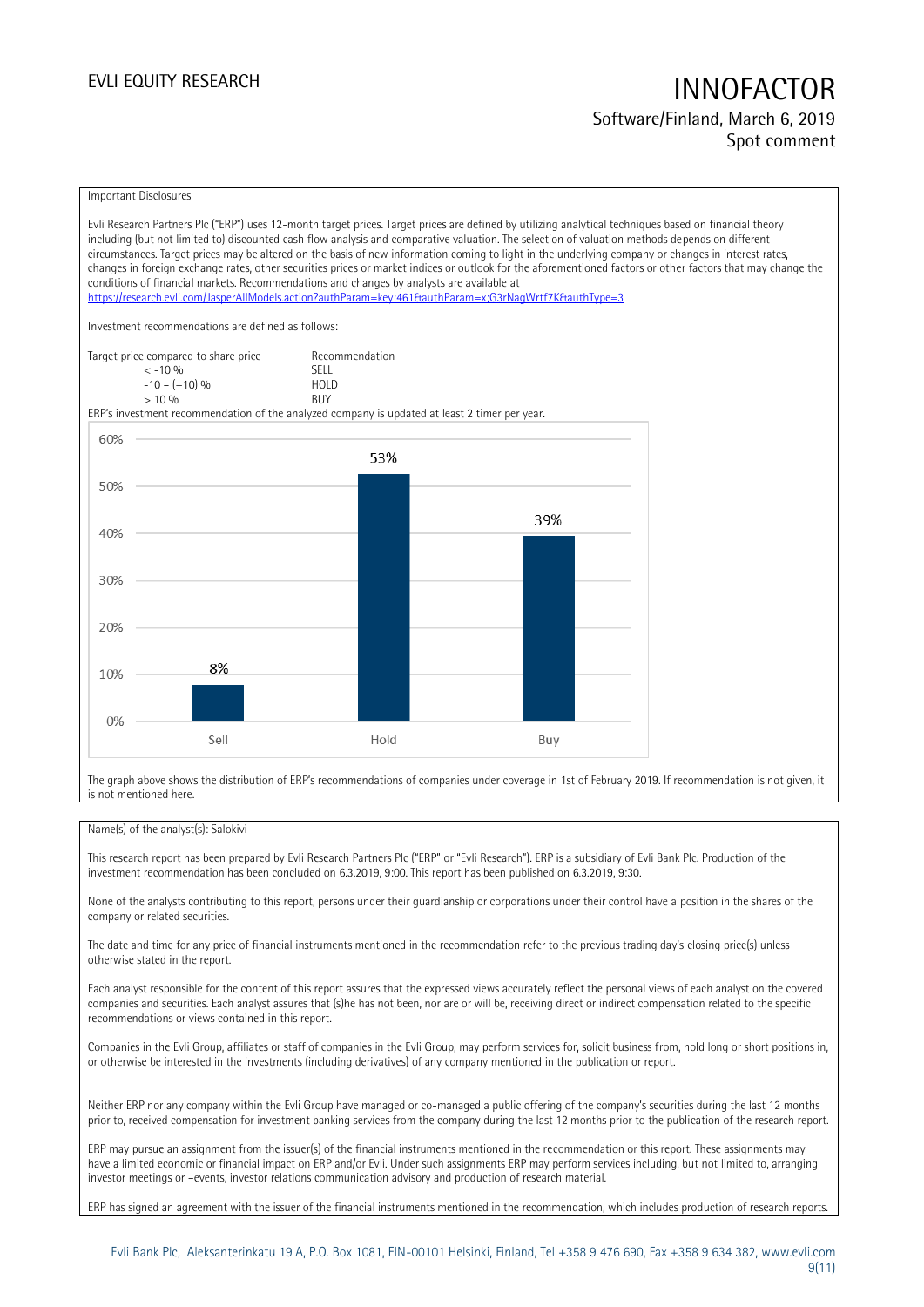## EVLI EQUITY RESEARCH **INNOFACTOR** Software/Finland, March 6, 2019 Spot comment

This assignment has a limited economic and financial impact on ERP and/or Evli. Under the assignment ERP performs services including, but not limited to, arranging investor meetings or –events, investor relations communication advisory and production of research material.

ERP or another company within the Evli Group does not have an agreement with the company to perform market making services.

For the prevention and avoidance of conflicts of interests with respect to this report, there is an information barrier (Chinese wall) between Investment Research and Corporate Finance units concerning unpublished investment banking services to the company. The remuneration of the analyst(s) is not tied directly or indirectly to investment banking transactions performed by Evli Bank Plc or any company within Evli Group.

This report has not been disclosed to the company prior to its dissemination.

This report is provided and intended for informational purposes only and may not be used or considered under any circumstances as an offer to sell or buy any securities or as advice to trade any securities.

This report is based on sources ERP considers to be correct and reliable. The sources include information providers Reuters and Bloomberg, stock-exchange releases from the companies and other company news, Statistics Finland and articles in newspapers and magazines. However, ERP does not guarantee the materialization, correctness, accuracy or completeness of the information, opinions, estimates or forecasts expressed or implied in the report. In addition, circumstantial changes may have an influence on opinions and estimates presented in this report. The opinions and estimates presented are valid at the moment of their publication and they can be changed without a separate announcement. Neither ERP nor any company within the Evli Group are responsible for amending, correcting or updating any information, opinions or estimates contained in this report. Neither ERP nor any company within the Evli Group will compensate any direct or consequential loss caused by or derived from the use of the information represented in this publication.

All information published in this report is for the original recipient's private and internal use only. ERP reserves all rights to the report. No part of this publication may be reproduced or transmitted in any form or by any means, electronic, mechanical, photocopying, recording or otherwise, or stored in any retrieval system of any nature, without the written permission of ERP.

This report or its copy may not be published or distributed in Australia, Canada, Hong Kong, Japan, New Zealand, Singapore or South Africa. The publication or distribution of this report in certain other jurisdictions may also be restricted by law. Persons into whose possession this report comes are required to inform themselves about and to observe any such restrictions.

Evli Bank Plc is not registered as a broker-dealer with the U. S. Securities and Exchange Commission ("SEC"), and it and its analysts are not subject to SEC rules on securities analysts' certification as to the currency of their views reflected in the research report. Evli Bank is not a member of the Financial Industry Regulatory Authority ("FINRA"). It and its securities analysts are not subject to FINRA's rules on Communications with the Public and Research Analysts and Research Reports and the attendant requirements for fairness, balance and disclosure of potential conflicts of interest. This research report is only being offered in U.S. by Auerbach Grayson & Company, LLC (Auerbach Grayson) to Major U.S. Institutional Investors and is not available to, and should not be used by, any U.S. person or entity that is not a Major U.S. Institutional Investor. Auerbach Grayson is a broker-dealer registered with the U.S. Securities and Exchange Commission and is a member of the FINRA. U.S. entities seeking more information about any of the issuers or securities discussed in this report should contact Auerbach Grayson. The securities of non-U.S. issuers may not be registered with or subject to SEC reporting and other requirements.

ERP is not a supervised entity but its parent company Evli Bank Plc is supervised by the Finnish Financial Supervision Authority.